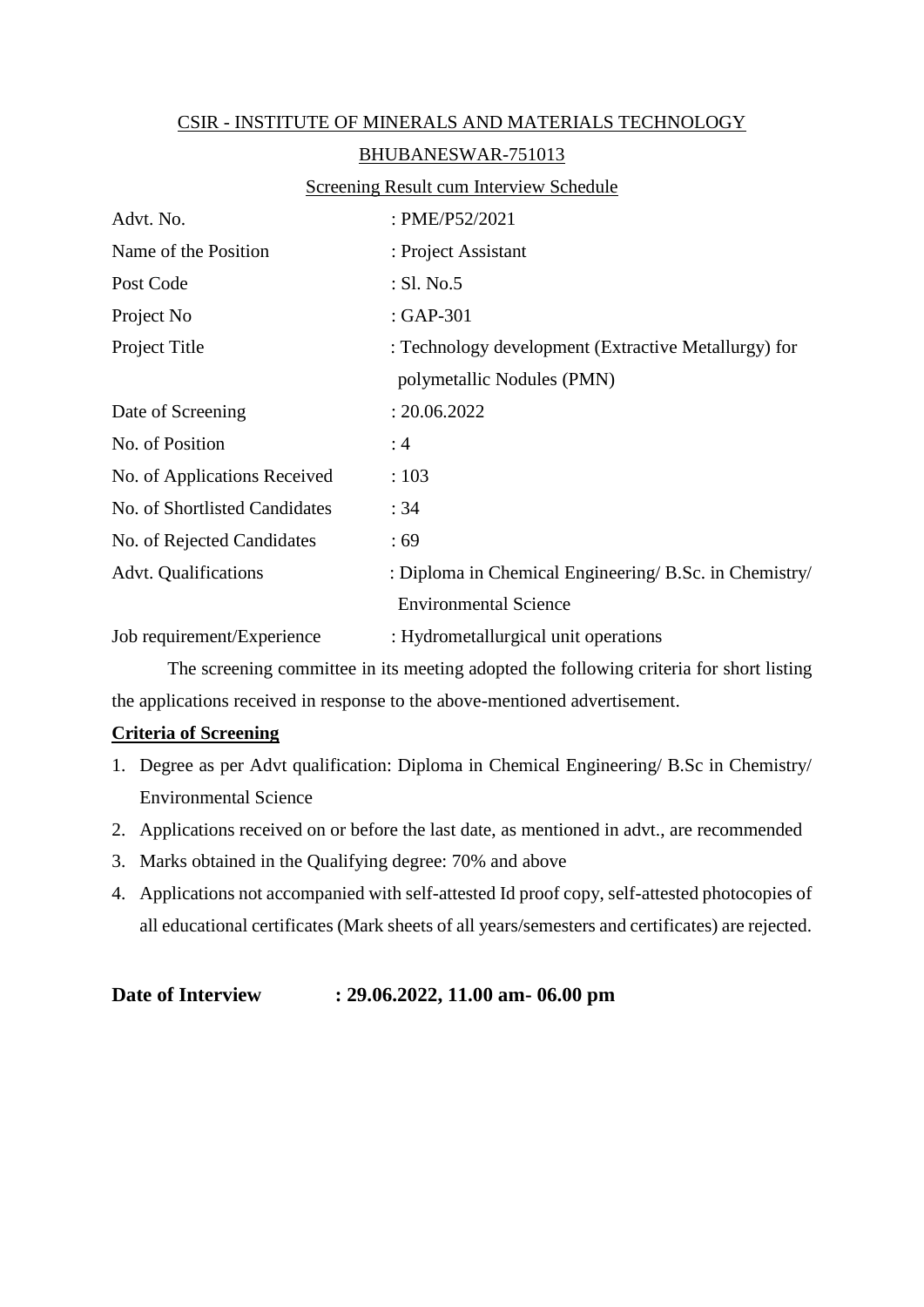|                | <b>Application</b> | <b>Name Of The</b><br><b>Candidate</b> | Father's/                  |
|----------------|--------------------|----------------------------------------|----------------------------|
| <b>Sl. No.</b> | N <sub>0</sub>     | (Dr.Mr.Mrs.)                           | <b>Husband's Name</b>      |
| 1.             | P52/05/01          | Debasish Patra                         | Gopal Patra                |
| 2.             | P52/05/03          | Sarwar Habib                           | Seikh Habib                |
| 3.             | P52/05/04          | Mrutyunjaya Panda                      | Hemanta Panda              |
| 4.             | P52/05/05          | Sarvar Jahan                           | Hafiz Ashfaque Ali         |
| 5.             | P52/05/14          | Krishnarani Sahoo                      | Brundabana Sahoo           |
| 6.             | P52/05/15          | Purnima Dash                           | <b>Bichitra Nanda Dash</b> |
| 7.             | P52/05/16          | Sneha Kumari                           | Panchanand Thakur          |
| 8.             | P52/05/22          | <b>Rakesh Dash</b>                     | Chakradhra Dash            |
| 9.             | P52/05/25          | Sanchita Das                           | Sanjaya Kumar Das          |
| 10.            | P52/05/37          | Soumya Ranjan Panda                    | Manoranjan Panda           |
| 11.            | P52/05/38          | Kajal Singh                            | <b>Bijay Kumar Singh</b>   |
| 12.            | P52/05/47          | Subhadarshani Das                      | Sarada Prasanna Das        |
| 13.            | P52/05/59          | Nibedita Sahoo                         | <b>Baidhar Sahoo</b>       |
| 14.            | P52/05/60          | Ipsita Nibedita                        | Dr. Chaturbhuja Sahoo      |
| 15.            | P52/05/68          | Spandan Nanda                          | Anil Kumar Nanda           |
| 16.            | P52/05/74          | Sanhita Subhadarshini                  | Sarat Chandra Parida       |
| 17.            | P52/05/75          | Raunak Suresh Kothari                  | Suresh Kothari             |
| 18.            | P52/05/76          | Suchitra Parida                        | Santosh Kumar Parida       |
| 19.            | P52/05/77          | Satyajit Das                           | <b>Mahesh Das</b>          |
| 20.            | P52/05/78          | Shubhranshu Sahoo                      | <b>Utsab Sahoo</b>         |
| 21.            | P52/05/79          | Kusumita Aparajita<br>Balabantaray     | Paresh Balabanta Ray       |
| 22.            | P52/05/80          | Anita Sahoo                            | Ashok Kumar Sahoo          |
| 23.            | P52/05/83          | Sushree Surabhi Nayak                  | Subrat Nayak               |
| 24.            | P52/05/85          | Subash Sahoo                           |                            |
| 25.            | P52/05/86          | Arun $\overline{K}$                    |                            |
| 26.            | P52/05/87          | Biplob Bhabai                          |                            |
| 27.            | P52/05/88          | Chandrakanta Mishra                    |                            |

Details of Candidates recommended by Screening Committee calling for Interview: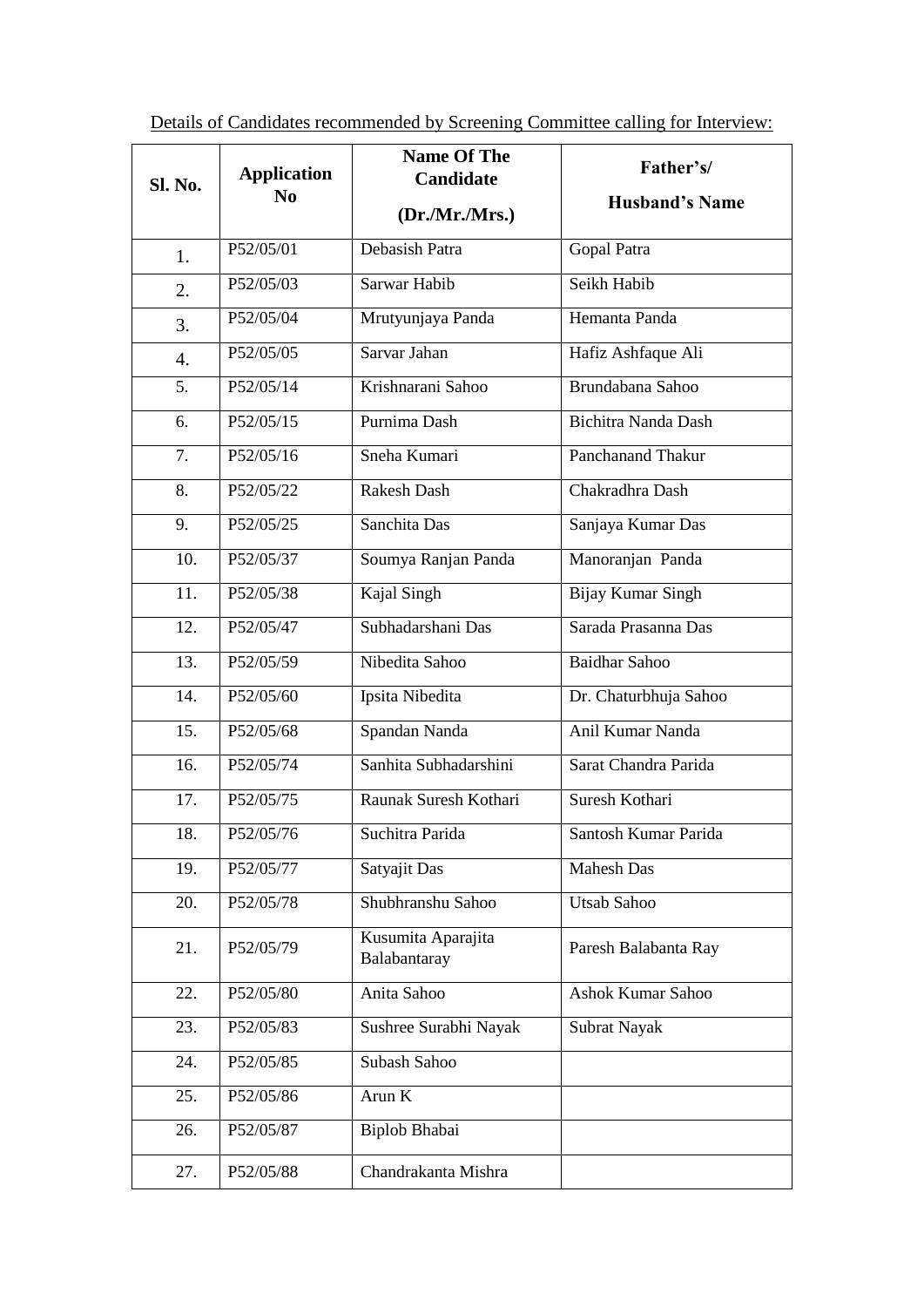| 28. | P52/05/91  | Manasi Lata Behera   |                   |
|-----|------------|----------------------|-------------------|
| 29. | P52/05/92  | Prativa Rani Mishra  | Ratnakar Mishra   |
| 30. | P52/05/93  | Tusharkanta Hati     | Atul Chandra Hati |
| 31. | P52/05/95  | Aditya Narayan Sahoo |                   |
| 32. | P52/05/101 | Mrinalini Gonjhu     |                   |
| 33. | P52/05/102 | Sabyasachi Das       |                   |
| 34. | P52/05/103 | Rojalin Sardar       | Jayanta Sardar    |

All the above candidates are informed that the interview for the above-said position has been scheduled to be held on **29 th June 2022 at 11:00 am- 6:00 pm**. All the candidates are advised to download the Microsoft Team (MS Team) application on their PC or Mobile to appear for the online interview through video conferencing. The MS Team link to join the online interview will be provided to the shortlisted candidates on or before **28th June 2022** by given Email

Details of Candidates not recommended by Screening Committee – Reason: Marks Not matching selection criteria-

| <b>Sl. No.</b> | <b>Application</b> | <b>Name of the Candidate</b> | Father's/                    |
|----------------|--------------------|------------------------------|------------------------------|
|                | N <sub>0</sub>     | (Dr.Mr.Mrs.)                 | <b>Husband's Name</b>        |
| 1              | P52/05/02          | <b>Dharavath Santosh</b>     | Dharavath Gopya              |
| $\overline{2}$ | P52/05/11          | Sushree Tejaswini Behura     | Dillip Kumar Behura          |
| 3              | P52/05/12          | Kamal Kumar Mishra           | Sudhansu Sekhar Mishra       |
| $\overline{4}$ | P52/05/23          | Shiva Dandiya                | Suru Dandiya                 |
| 5 <sup>5</sup> | P52/05/24          | Rashmi Ranjan Swain          | Prasant Ku Swain             |
| 6              | P52/05/26          | Yogesh Kumar Meena           | Sitaram Meena                |
| $\overline{7}$ | P52/05/27          | Deepak Raj Mallick           | <b>Umesh Chandra Mallick</b> |
| 8              | P52/05/34          | Hemananda Hembram            | Gangadhara Hembram           |
| 9              | P52/05/36          | Jasashree Sahoo              | <b>Biswajeet</b> Das         |
| 10             | P52/05/48          | <b>Bikash Kumar Thakur</b>   | Nirpendar Thakur             |
| 11             | P52/05/49          | Chirag Prasanna              | Bijay Ketan Behera           |
| 12             | P52/05/50          | Deepak Kumar Sahu            | Pradeep Sahu                 |
| 13             | P52/05/57          | Satya Praksah Rout           | Pabitra Rout                 |
| 14             | P52/05/58          | Swati Dehuri                 | Late Sanatkumar Dehuri       |
| 15             | P52/05/66          | Pratibha Mishra              | S.P Mishra                   |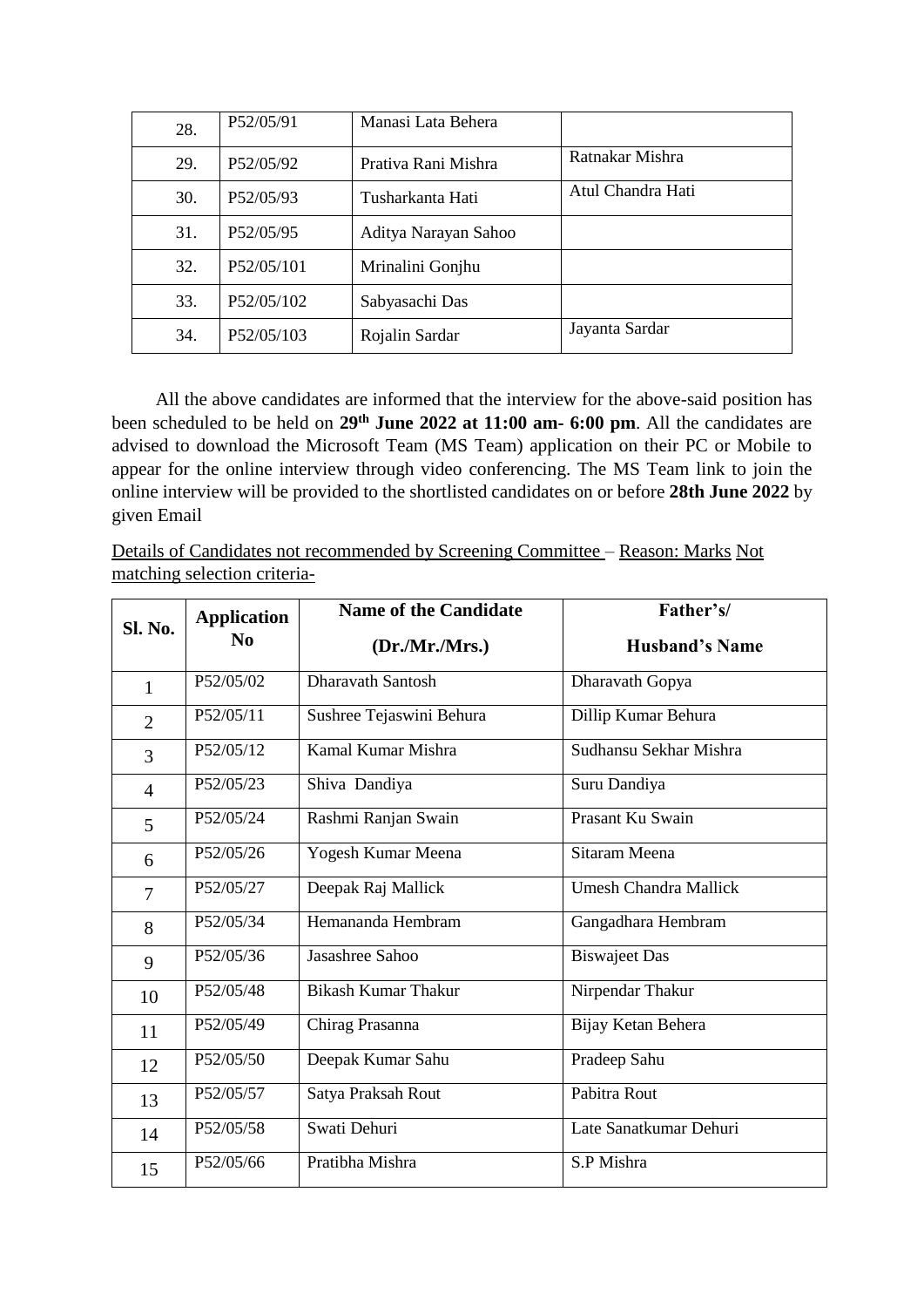| 16 | P52/05/67  | Sivaprasad Das      | <b>Pitambar Das</b>       |
|----|------------|---------------------|---------------------------|
| 17 | P52/05/69  | Subhalaxmi Das      | Naba Kumar Das            |
| 18 | P52/05/70  | Sulagna Pattnaik    | Saroj Pattnaik            |
| 19 | P52/05/71  | Asit Kumar Patra    | Anil Kumar Patra          |
| 20 | P52/05/73  | Md Imran            | <b>Abdul Halim Ansari</b> |
| 21 | P52/05/81  | Manas Ranjan Padhee | <b>Umesh Kumar Padhee</b> |
| 22 | P52/05/82  | Soniya Gupta        | Sunil Kumar Gupta         |
| 23 | P52/05/84  | Sunil Mahakud       | Gokulananda Mahakud       |
| 24 | P52/05/89  | Deepak Sa           |                           |
| 25 | P52/05/94  | Rojalin Nayak       | <b>Bhagabat Nayak</b>     |
| 26 | P52/05/96  | Nisha Goswami       |                           |
| 27 | P52/05/97  | Rina Kumari         |                           |
| 28 | P52/05/98  | Abinash Mohapatra   |                           |
| 29 | P52/05/13  | Santosh Pradhan     | Sarbeswar Pradhan         |
| 30 | P52/05/35  | Deepak Kumar Jena   | Radhamohan Jena           |
| 31 | P52/05/45  | Hrushikesh Mahanta  | Dibakar Mahanta           |
| 32 | P52/05/46  | <b>Ramesh Yadav</b> | <b>Hemlal Yadav</b>       |
| 33 | P52/05/56  | Mohd Imran          | Mohd Waheed               |
| 34 | P52/05/72  | Jaganath Sethi      | Kartik Chandra Sethi      |
| 35 | P52/05/90  | Sasmita Mahankuda   |                           |
| 36 | P52/05/100 | Raj Sorup Das       | Arun Kumar Das            |

Details of Candidates not recommended by Screening Committee calling for Interview : Reason : Degree not matching advertisement

| Sl. | <b>Application</b> | <b>Name of the Candidate</b> | Father's/             |
|-----|--------------------|------------------------------|-----------------------|
| No. | $\bf No$           | (Dr.Mr.Mrs.)                 | <b>Husband's Name</b> |
| 37  | P52/05/39          | N.S Naga Ravi Teja           | N Venkata Rama Rao    |
| 38  | P52/05/51          | Sudipta Nayak                | Rabindranath Nayak    |
| 39  | P52/05/52          | Ashirbad Mishra              | Baranram Mishra       |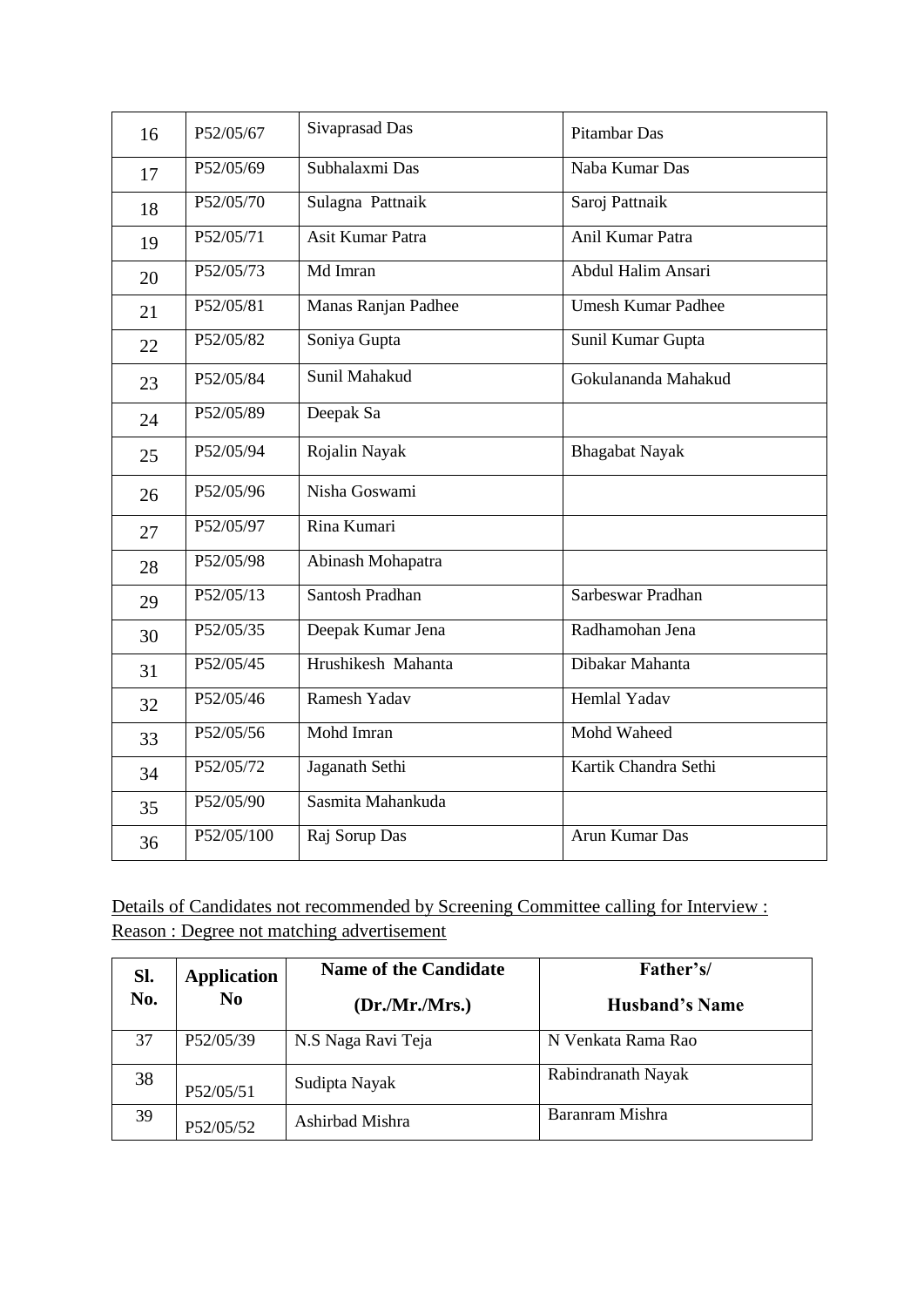Details of Candidates not recommended by Screening Committee: Reason: Not all mark sheets attached, degree certificate not attached

| <b>Sl. No.</b> | <b>Application</b> | <b>Name of the Candidate</b> | Father's/             |
|----------------|--------------------|------------------------------|-----------------------|
|                | No                 | (Dr.Mr.Mrs.)                 | <b>Husband's Name</b> |
| 40             | P52/05/99          | Swagatika Nayak              | Kishor Chandra Nayak  |

Details of Candidates not recommended by Screening Committee: Reason: Application not sent by candidate

| <b>Sl. No.</b> | <b>Application</b><br>N <sub>0</sub> | Name of the<br><b>Candidate</b><br>(Dr.Mr.Mrs.) | Father's/<br><b>Husband's Name</b> |
|----------------|--------------------------------------|-------------------------------------------------|------------------------------------|
| 41             | P52/05/06                            | Rahid Khan Pathan                               | Jahid Khan                         |
| 42             | P52/05/07                            | Deepak Kumar Barik                              |                                    |
| 43             | P52/05/08                            | Rajat Sangode                                   |                                    |
| 44             | P52/05/09                            | Gouranga Mandal                                 | Rabindra Mandal                    |
| 45             | P52/05/10                            | Linto Anto                                      |                                    |
| 46             | P52/05/17                            | Sayali Dilip Borade                             |                                    |
| 47             | P52/05/18                            | Soosri Sunanda Swain                            |                                    |
| 48             | P52/05/19                            | Tania Middya                                    |                                    |
| 49             | P52/05/20                            | Chinchu Sidhardh S B                            | Sidhardhan .K                      |
| 50             | P52/05/21                            | Maheshwar Mahato                                | <b>Baidhnath Mahato</b>            |
| 51             | P52/05/28                            | Sivamani.B                                      |                                    |
| 52             | P52/05/29                            | Naveen Raj M                                    |                                    |
| 53             | P52/05/30                            | Sandesh K S                                     |                                    |
| 54             | P52/05/31                            | Nias Moideen                                    |                                    |
| 55             | P52/05/32                            | Singarapu Ashok                                 |                                    |
| 56             | P52/05/33                            | Saadi Dinesh Reddy                              | S. Jayaraj Reddy                   |
| 57             | P52/05/40                            | <b>Rohit Pravin Dhumal</b>                      |                                    |
| 58             | P52/05/41                            | Uppada Akshaya                                  |                                    |
| 59             | P52/05/42                            | Mosali Harikrishna                              | M. Ramulu                          |
| 60             | P52/05/43                            | Tanmoy Khanra                                   | Abhiram Khanra                     |
| 61             | P52/05/44                            | Yatish                                          |                                    |
| 62             | 52/05/53                             | Subhash                                         |                                    |
| 63             | P52/05/54                            | Shivam Gakre                                    |                                    |
| 64             | P52/05/55                            | Trupti Shantaram More                           |                                    |
| 65             | P52/05/61                            | V Manjula                                       |                                    |
| 66             | P52/05/62                            | More Shashi Jagannath                           |                                    |